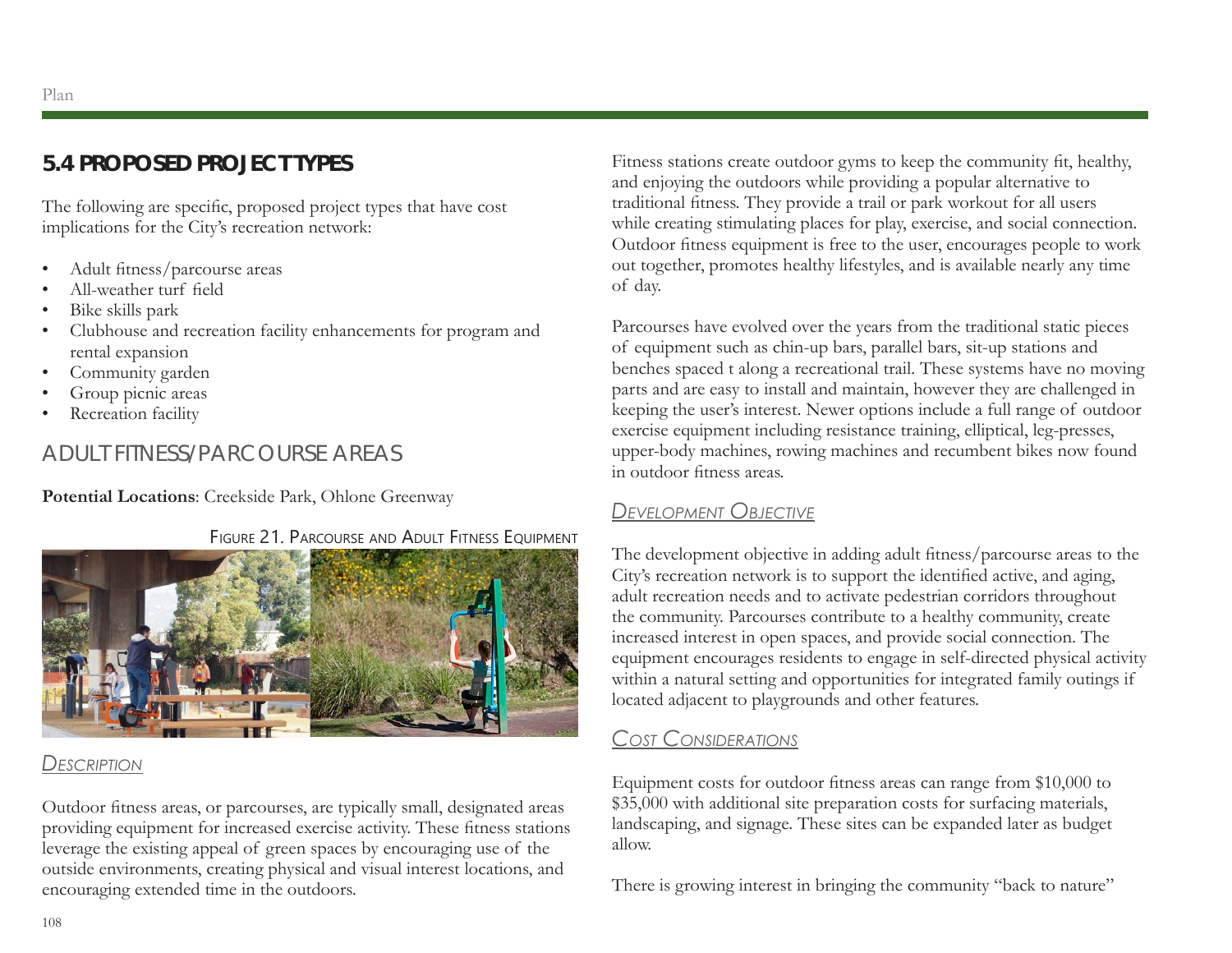and grant funding and partnerships may be available. For example, The Trust for Public Land is working to bring free Fitness Zone (registered trademark) areas to parks across the nation - creating a fun, accessible, and social environment where people can enjoy getting fit.

### *Maintenance Costs*

Outdoor fitness equipment is designed with weather in mind, like traditional playground equipment. Periodic visual inspection of the units, incorporated with playground equipment inspections, should minimally impact the City's limited staff resources. Inspection record keeping should be made to document hardware checking, parts, rust, and paint loss so routine maintenance can be completed.

These features are intended to be used in an unsupervised outdoors setting and should be permanently anchored. Ideal location for outdoor fitness is publicly visible, to deter vandalism, and in proximity to other high use areas such as playgrounds and recreation trails. Instructional signs for use must be provided to ensure safety.

#### Analysis of Potential Revenue

Parcourses and outdoor fitness stations are typically offered as an unsupervised, walk-on activity within parks and along trails. The parcourse is typically available without charge similar to the other park features. There is limited, if any, revenue potential for this amenity. Additionally, to introduce the equipment and sustain interest, it is recommended that demonstration clinics be provided.

# ALL-WEATHER TURF FIELD

#### **Potential Location**: Cerrito Vista Park

Figure 22. Artificial Turf at Gilman Fields



#### *Description*

A potential all-weather, lit turf field at Cerrito Vista Park could provide 2 regulation soccer fields and a baseball pitch (overlayed), enhancing the City's largest sport field for extended use. Typically, all-weather turf fields utilize polyethylene as an alternative to natural grass, as it does not require the care and maintenance needs of traditional seeding. Lighting additionally maximizes use of these sport fields, beyond the limitation of dusk. All-weather fields can substantially increase the hours that fields are available for use by extending daily hours of play and increasing the number of days that fields can be used throughout the year. Synthetic turf also does not require the resting periods needed by natural turf or the loss of days used due to inclement weather.

# *Development Objective*

The development objective in creating an all-weather turf field is to expand recreational opportunities at the lowest cost and for the highest benefit to the community. The City currently lacks sufficient field space to adequately serve the demand for field sports, primarily youth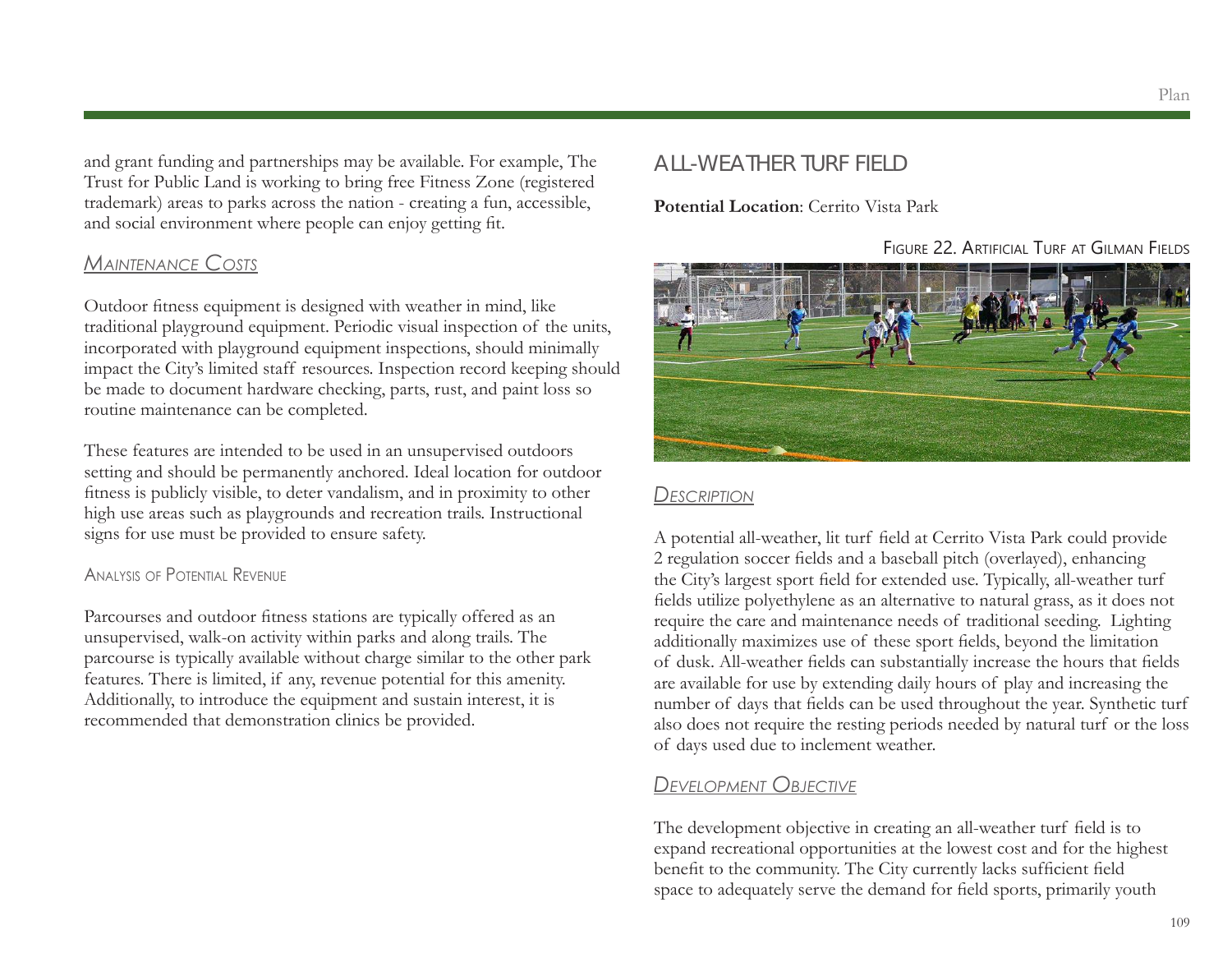soccer and baseball. During the *Master Plan* process, various needs have been identified including increased maintenance standards, access to fields year-round, and cost recovery. As a built-out city, infill projects are a high priority to El Cerrito as there is very limited suitable land to construct new fields and meet the current and future recreation demand. A synthetic turf field can substantially increase daily hours of play, the number of days the field can be used throughout the year, and the playability of the field surface. Lighting the fields additionally creates the opportunity for extended play beyond the limitation of dusk.

The proposed field(s) would replace Cerrito Vista Park's existing field and provide an estimated 5,040 hours of field time annually, or the equivalent to building 1.8 baseball/softball fields or 3.6 soccer fields. Additional field time will expand programming, reduce annual maintenance cost, reduce water usage, and generate additional revenue to partially offset operating costs.

# *Cost Considerations*

Cost savings are achieved as a result of less on-going maintenance and the reduction in water usage over grass fields. However, the initial cost for synthetic turf installation and future replacement costs are significant. The tables that follow present an annual operating cost model and the cost of replacement, escalated over a 10-year period.

# *Field Lighting*

Modeling of the operating cost to light the fields assume a lighting level of 30 footcandles. To perimeter light the full 3 acres of proposed artificial turf requires 6 to 8 poles, and approximately 36 fixtures. Each energy efficient fixture has a kW consumption of 1.564 kW per hour. Based on \$.06 per kW rate, and 826 hours of annual usage, the anticipated annual energy cost is \$300 per year. If the switching allows fields to be individually lit, there could be an energy savings.

# *Operating Cost Model*

The annual maintenance cost for a synthetic turf field is significantly less than a natural grass field. Table 9 compares the expected maintenance expense of a synthetic turf field at Cerrito Vista Park with the actual FY2016-2017 expense to maintain the existing grass field. These figures do not include a set-aside fund for the replacement of either the synthetic or natural grass field.

The Gilman Fields Complex provides a benchmark for the maintenance expense of a synthetic turf field. Contracts received for the annual maintenance of a new synthetic turf field at the Gilman Fields Complex ranged from \$5,000 to \$8,500. The higher cost includes an additional (optional) field grooming. The Gilman figures do not include water, which is included in the El Cerrito cost model.

### Table 9. Operating Cost Model

| Annual Maintenance (assumes 1 field)                                                    | Synthetic Turf<br>(year-round season) | Natural Grass (Feb.<br>$-$ Nov. season) |
|-----------------------------------------------------------------------------------------|---------------------------------------|-----------------------------------------|
| Contract Services for Grass Field<br>Maintenance: overseeding, aeration, turf<br>repair | \$0                                   | \$8,500                                 |
| Utilities/water                                                                         | \$1,000                               | \$24,000                                |
| Maintenance Projects: irrigation, striping                                              | \$0                                   | \$2,700                                 |
| Materials - Antimicrobial                                                               | \$200                                 | \$0                                     |
| Monthly Grooming/striping/repairs                                                       | \$7,000                               | \$22,000                                |
| <b>Estimated Annual Maintenance Cost</b><br>Without Set-Aside                           | \$8,200                               | \$57,200                                |

# *Field Replacement Cost Model*

The life span of a synthetic field ranges between eight and ten years depending upon the use of the field, and the quality of field maintenance. The cost of replacement is less than the initial cost of installation because the foundation, base, irrigation and drainage system are re-used. The turf is removed and the existing base is leveled using lasers to detect any areas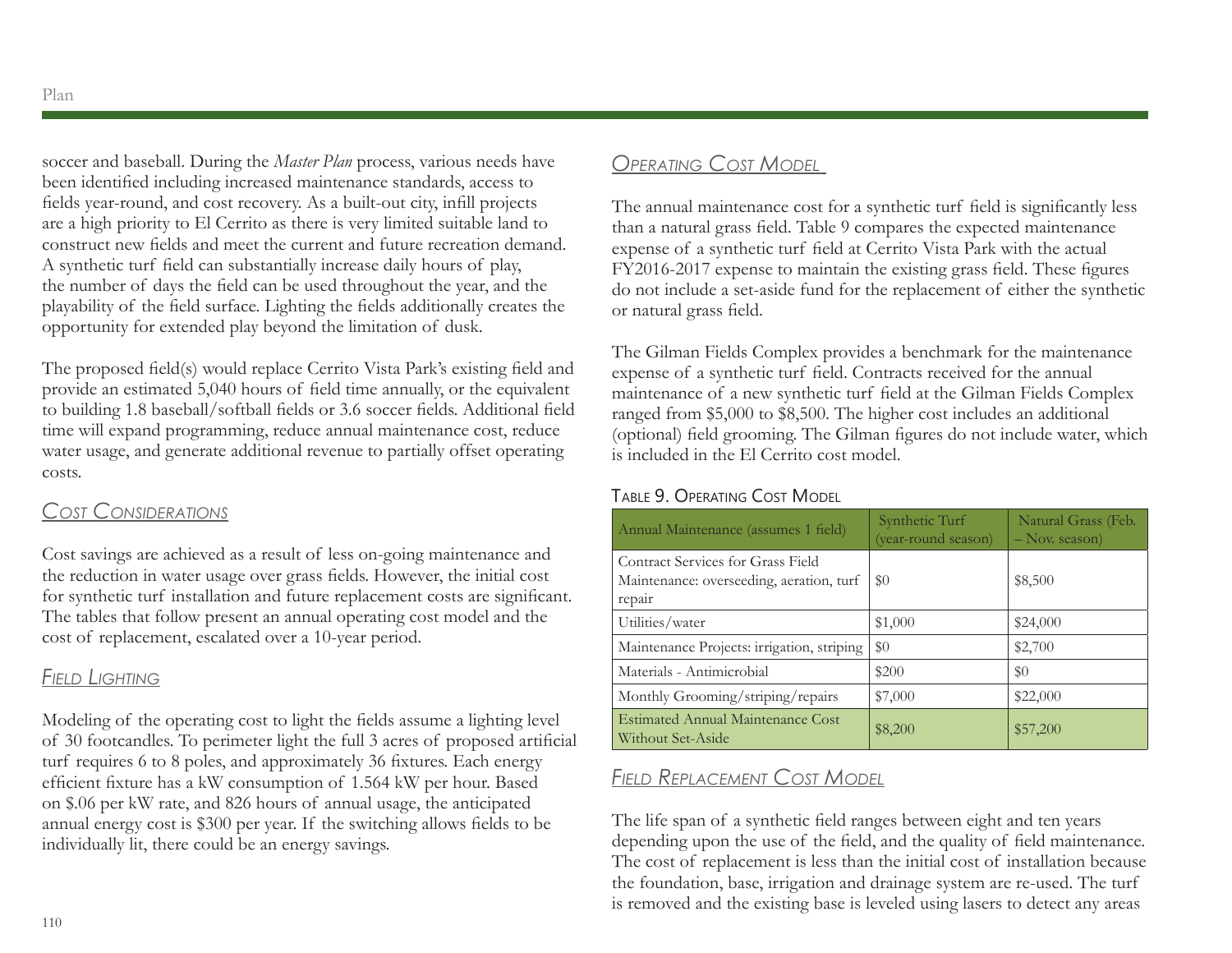of settlement. The cost of leveling the base and the turf replacement is approximately \$5.50 to \$6.50 per square foot. There is an additional cost, estimated at \$1 per square foot, for the removal and disposal of the field being replaced.

It is important to develop and implement a plan to fund the predictable replacement of the field at the end of its service life. Table 10 illustrates the estimated funding required to annualize the replacement cost over a ten-year life of the field. This estimate includes a 2% factor for cost escalation. (Escalation figure provided by the Synthetic Turf Council). This field example is based on the Dualfiber carpet with cork infill and shockpad project at the Gilman Fields. The Gilman Fields was a replacement installation with some infrastructure in place. The estimated cost for a new field is \$1.2 million, in 2018 dollars.

#### Table 10. Artificial Turf Replacement Cost with 2% Cost Escalation

| Replacement Costs with 2% Cost Escalation |             |
|-------------------------------------------|-------------|
| Year 1                                    | \$193,700   |
| Year 2                                    | \$197,600   |
| Year 3                                    | \$201,600   |
| Year 4                                    | \$205,600   |
| Year 5                                    | \$209,700   |
| Year 6                                    | \$213,900   |
| Year 7                                    | \$218,200   |
| Year 8                                    | \$222,600   |
| Year 9                                    | \$227,100   |
| Year 10                                   | \$231,600   |
| Estimated Replacement Cost in 10 Years    | \$1,927,900 |

### *Potential Revenue Analysis*

The City currently generates revenue through rental fees and long-term permit fees. Fees are charged on an hourly basis and fees range from \$28 (resident youth) to \$70 (non-resident hardball) based upon the user type.

The City fee structure for co-sponsored youth user groups are highly subsidized (25%). The City fee structure provides youth organizations a discounted seasonal rate of \$4,189 (El Cerrito Youth Baseball and El Cerrito Soccer Association). To supplement revenue the City assesses a \$23 per player/per season permit fee. The City also provides a specific fee rate of \$56 per hour to Cerrito Vista Hardball Field. All rates have a 2-hour minimum.

For this analysis, the underlying assumption is the proposed field will be used 80% during the spring and summer, and 60% during the fall and winter. Increased hours of field availability will provide opportunities for revenue generation.

#### Table 11. Field Availability by Hours

|               | Synthetic Turf | Natural Grass Turf |
|---------------|----------------|--------------------|
| Baseball      |                |                    |
| Per Day       | 14             | 10                 |
| Annual        | 5,040          | 2,750              |
| Soccer        |                |                    |
| Per Day       | 14             | 5                  |
| Annual        | 5,040          | 1,375              |
| Days per Year | 360            | $275*$             |

\*Fields closed an average of 90 days for winter rest

Potential sources of this revenue include:

- Increased number of rentals to youth community sports organizations
- Other rentals (camps, clinics, non-profits, community events)
- Year-round field play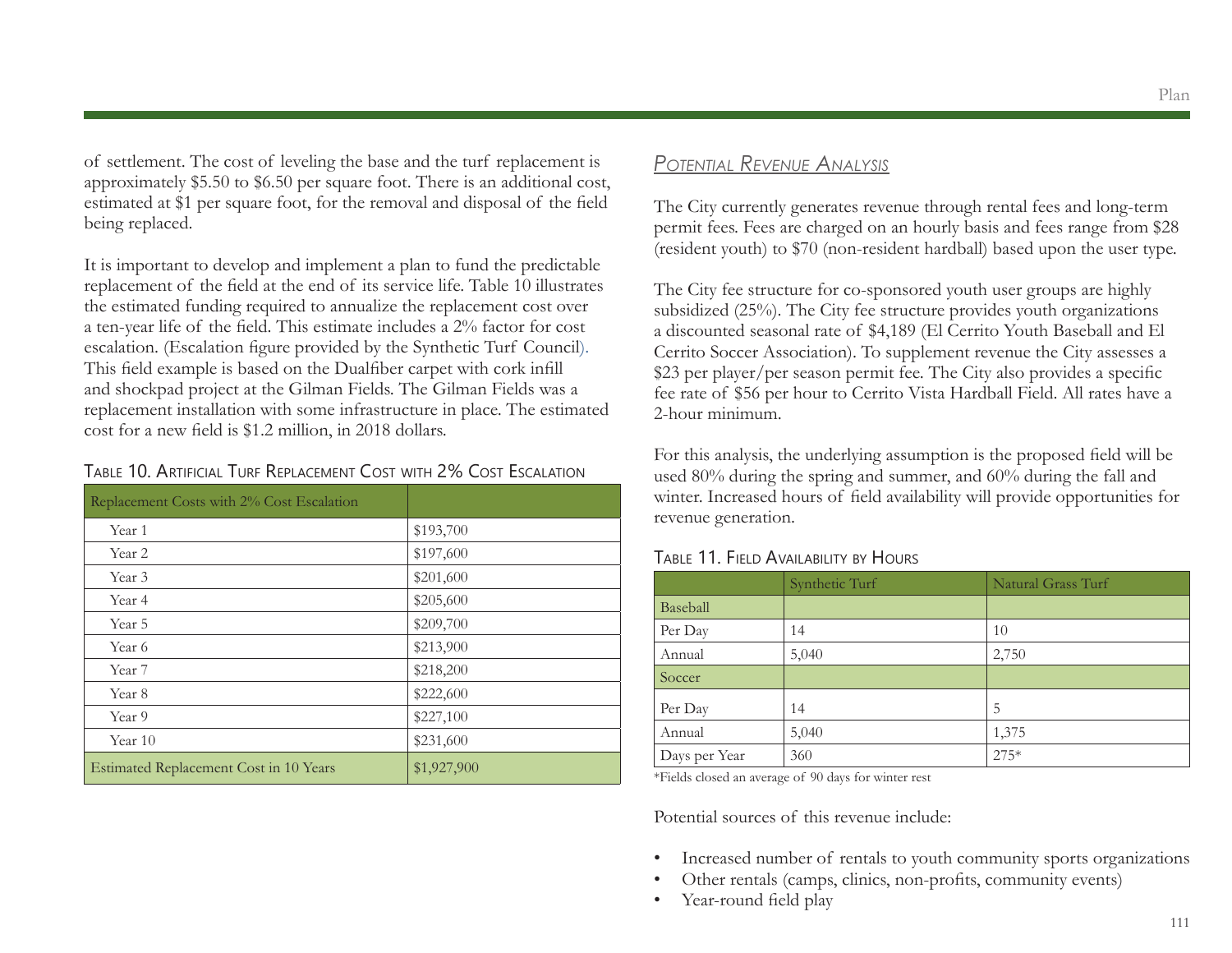The scenario below is an example of the revenue that could be generated based on the assumptions presented.

#### **Assimetions**

The proposed synthetic turf field provides:

- Regulation Soccer Field 2
- Baseball Pitch Field (overlaid on the soccer fields)

Conceptually the soccer and baseball fields share field space that will only accommodate one seasonal sport use schedule at a time. For example, when the baseball pitch field is schedule for use, the soccer fields will not be available. However, the two fields for youth soccer are available simultaneously.

#### General Operating Assumptions

- Time of year determines primary sport playing priority due to sport seasons
- Field availability-360 days per year
- Field daily availability may not be used to capacity due to nonprimetime hours demand such as during typical school and work day hours. This is reflected in a percentage of rental time used.
- Operating Hours: Monday-Thursday, 8am 8pm Friday-Saturday-Sunday, 8am – 10pm

#### FFE ASSUMPTIONS

- The rates are based on expanding existing uses/user groups
- Existing rates have been applied as El Cerrito is within top fee range in comparison to neighboring cities with sport fields (synthetic and turf).
- Rates are based on single category/group classification. Fee adjustments for group categories will impact recovery rates.
- Field lighting fees have been introduced

Potential to increase cost recovery field rentals by:

- Additional season field availability resulting in increased rental availability
- Establishing a rate reflecting additional season
- Increasing hourly field rental rate for extended "primetime" rentals
- 25% hourly rate increase for Friday evening, all day Saturday and Sunday
- Establishing tournament rate schedule and priority

The City should continue its \$23 per player fee rate and the team fee of \$4,189 for block field rentals. All other users have been assumed at the \$28 per hour field rental rate.

### Table 12. Field Rental Rates Comparison

| <b>Field Use Rental Rates</b> |                                                            | Resident/<br>NP  | $Non-$<br>Resident              |
|-------------------------------|------------------------------------------------------------|------------------|---------------------------------|
| El Cerrito                    | Youth Groups                                               | \$28/hr          | \$38/hr                         |
|                               | <b>Adult Groups</b>                                        | \$38/hr          | $\frac{$47}{hr}$                |
|                               | Per Player Permit Fee per season                           | \$23             |                                 |
|                               |                                                            |                  |                                 |
| Albany                        | Natural Turf - Youth teams, Leagues,<br>Groups - No lights | \$12/hr          | \$19/hr                         |
|                               | Field Lights Fee                                           | \$11/hr          | \$11/hr                         |
|                               | Adult Teams, Leagues, Groups                               | \$17.50/hr       | \$25/hr                         |
|                               |                                                            |                  |                                 |
| WCCUSD*                       | Athletic Field-Synthetic                                   | \$10/hr/NP       | \$20/hr/<br>Fair Market<br>Rate |
|                               | Custodial Fee                                              | $\frac{$33}{hr}$ |                                 |
|                               | Permit Fee                                                 | \$22             |                                 |
|                               |                                                            |                  |                                 |
| San Pablo                     | Rumrill Sports Complex-synthetic fields                    | \$10/hr          | \$15/h                          |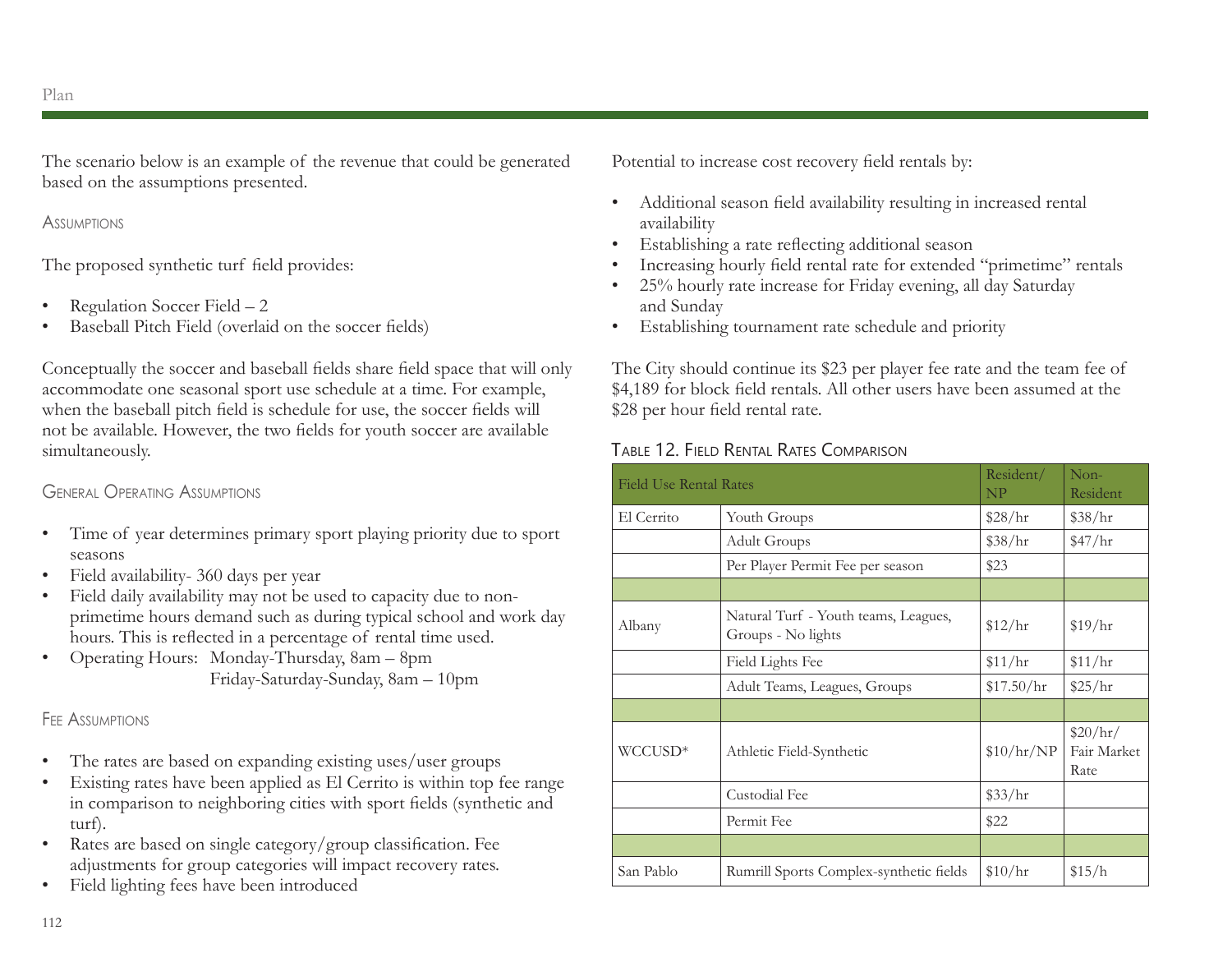|               | Application fee                  | \$15        | \$15    |
|---------------|----------------------------------|-------------|---------|
|               | Lights-Youth                     | \$5/hr      | \$5/hr  |
|               | Adult                            | \$40/hr     | \$45/hr |
|               | Lights-Adult                     | \$10/hr     | \$10/hr |
|               |                                  |             |         |
| Emeryville    | <b>ECCL Athletic Field</b>       | \$8/hr      | \$38/hr |
|               | Youth Groups/Non-profits         | \$28/hr     |         |
|               | Light Fee                        | \$10/hr     | \$20/hr |
|               | Light Fee-Youth Group/Non-Profit | \$15/hr     | \$20/hr |
|               |                                  |             |         |
| Gilman Fields | Youth Groups                     | $$35/2$ hrs |         |
|               | Lights-Youth                     | \$17.5/hr   |         |

\*West Contra Costa County School District

#### Table 13. Synthetic Field Revenue, Based on Youth Sports

| Average<br><b>Hrs</b> Per<br>Day                                 | No. of<br>Days per<br>Year                                         | Annual<br>No. Of<br><b>Hrs</b>                                       | Percentage<br>of Hrs<br><b>Used</b> | <b>Estimated</b><br>Total No.<br>of Hrs<br><b>Used</b> | Rental<br>Fees/Hr | <b>Totals</b> |
|------------------------------------------------------------------|--------------------------------------------------------------------|----------------------------------------------------------------------|-------------------------------------|--------------------------------------------------------|-------------------|---------------|
|                                                                  |                                                                    | Per Day Field Availability - Weekday (Monday-Thursday)-Spring/Summer |                                     |                                                        |                   |               |
| 12                                                               | 104                                                                | 1248                                                                 | 80%                                 | 998                                                    | \$28              | \$27,944      |
|                                                                  | Per Day Field Availability - Weekday (Monday-Thursday)-Fall/Winter |                                                                      |                                     |                                                        |                   |               |
| 12                                                               | 103                                                                | 1236                                                                 | 60%                                 | 742                                                    | \$28              | \$20,776      |
|                                                                  |                                                                    | Per Day Field Availability - Weekend (Friday-Sunday)-Spring/Summer   |                                     |                                                        |                   |               |
| 14                                                               | 76.5                                                               | 1,071                                                                | 80%                                 | 857                                                    | \$28              | \$23,996      |
| Per Day Field Availability - Weekend (Friday-Sunday)-Fall/Winter |                                                                    |                                                                      |                                     |                                                        |                   |               |
| 14                                                               | 76.5                                                               | 1,071                                                                | 60%                                 | 643                                                    | \$28              | \$18,004      |
|                                                                  |                                                                    |                                                                      |                                     | 3,240                                                  |                   | \$90,720      |

| Average<br>Hrs Per<br>Day | No. of<br>Days per<br>Year              | Annual<br>No. Of<br><b>Hrs</b> | Percentage<br>of Hrs<br>Used | <b>Estimated</b><br>Total No.<br>of Hrs<br><b>Used</b> | Rental<br>Fees/Hr | <b>Totals</b> |
|---------------------------|-----------------------------------------|--------------------------------|------------------------------|--------------------------------------------------------|-------------------|---------------|
|                           | Weekday (Monday-Thursday)-Spring/Summer |                                |                              |                                                        |                   |               |
| 2                         | 104                                     | 208                            | 80%                          | 166                                                    | \$10              | \$1,660       |
|                           | Weekday (Monday-Thursday)-Fall/Winter   |                                |                              |                                                        |                   |               |
| 4                         | 103                                     | 412                            | 60%                          | 247                                                    | \$10              | \$2,470       |
|                           | Weekend (Friday-Sunday)-Spring/Summer   |                                |                              |                                                        |                   |               |
| 3                         | 76.5                                    | 230                            | 80%                          | 183                                                    | \$10              | \$1,830       |
|                           | Weekend (Friday-Sunday)-Fall/Winter     |                                |                              |                                                        |                   |               |
| 5                         | 76.5                                    | 383                            | 60%                          | 230                                                    | \$10              | \$2,300       |

### Table 14. Revenue Potential from Lighting Usage Fees

### Table 15. Player Permit Fee

|                   | No. of Players | Fee   | Total    |
|-------------------|----------------|-------|----------|
| Season 1 (Fall)   | 400            | \$24  | \$9,600  |
| Season 2 (Spring) | 20             | \$24  | \$480    |
| Season 3 (Summer) | 1,000          | \$24  | \$23,000 |
| Season 4 (Winter) | 200            | \$24  | \$4,800  |
|                   |                | Total | \$37,880 |

In FY 2016-17 youth player permit fees generated revenue of \$26,101. In FY 2018-19 the permit fees will be increased from \$23 to \$24 per player.

#### Best Practices

Best practices for an all-weather turf field include:

- Two-hour minimum on light usage fees
- Maintenance is scheduled during low demand times
- No cancellation due to weather clause
- Priority scheduling goes to sport in season

826 | \$8,260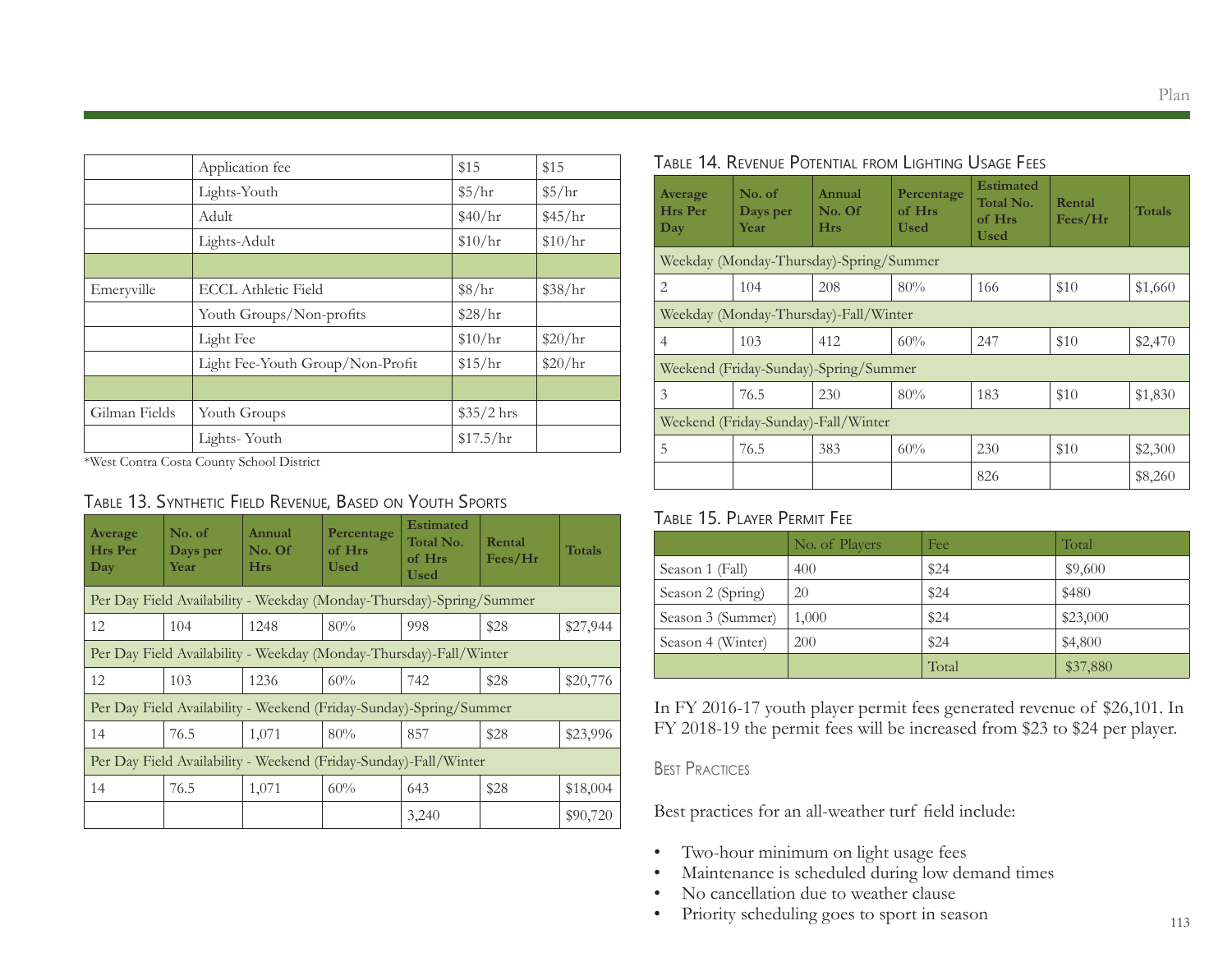#### **CONSIDERATIONS**

The development of a synthetic turf field at Cerrito Vista Park requires consideration of the following:

- Potential impact on adjacent neighborhoods
- Funding required for the replacement of synthetic turf
- The size and type of fields and amenities that can be accommodated on site

The development of this project type, however, aligns with the goals of this *Master Plan*, will provide extended and enhanced use of Cerrito Vista Park with revenue potential to offset operating costs, reduce maintenance and water needs, and will help address growing recreation demand in built out El Cerrito

# BIKE SKILLS PARK

**Potential Location**: Hillside Natural Area (former EBMUD tank site)

Figure 23. Sample Bike Skills Park



# *Description*

Bike parks are specialized recreation facilities that provide a variety of challenging physical elements to learn new skills and hone proficiencies. Features include undulating ramps and surface mounds, pump tracks and skills areas used for teaching, training, competing, fitness, and recreational cycling. Bike parks create a safe place to ride without conflicts between cyclists, pedestrians, and/or vehicles. They also contribute to communitybuilding by creating a venue for viewing and community gathering.

The proposed bike skills park, at the former EBMUD tank site in the Hillside Natural Area, builds from previous planning effort made in the *Urban Greening Plan* and through the El Cerrito Mountain Bike and Cycling Coalition. In 2017, a conceptual proposal for a bike park at this location was made to the City of El Cerrito. This *Master Plan* supports the elements that were proposed including: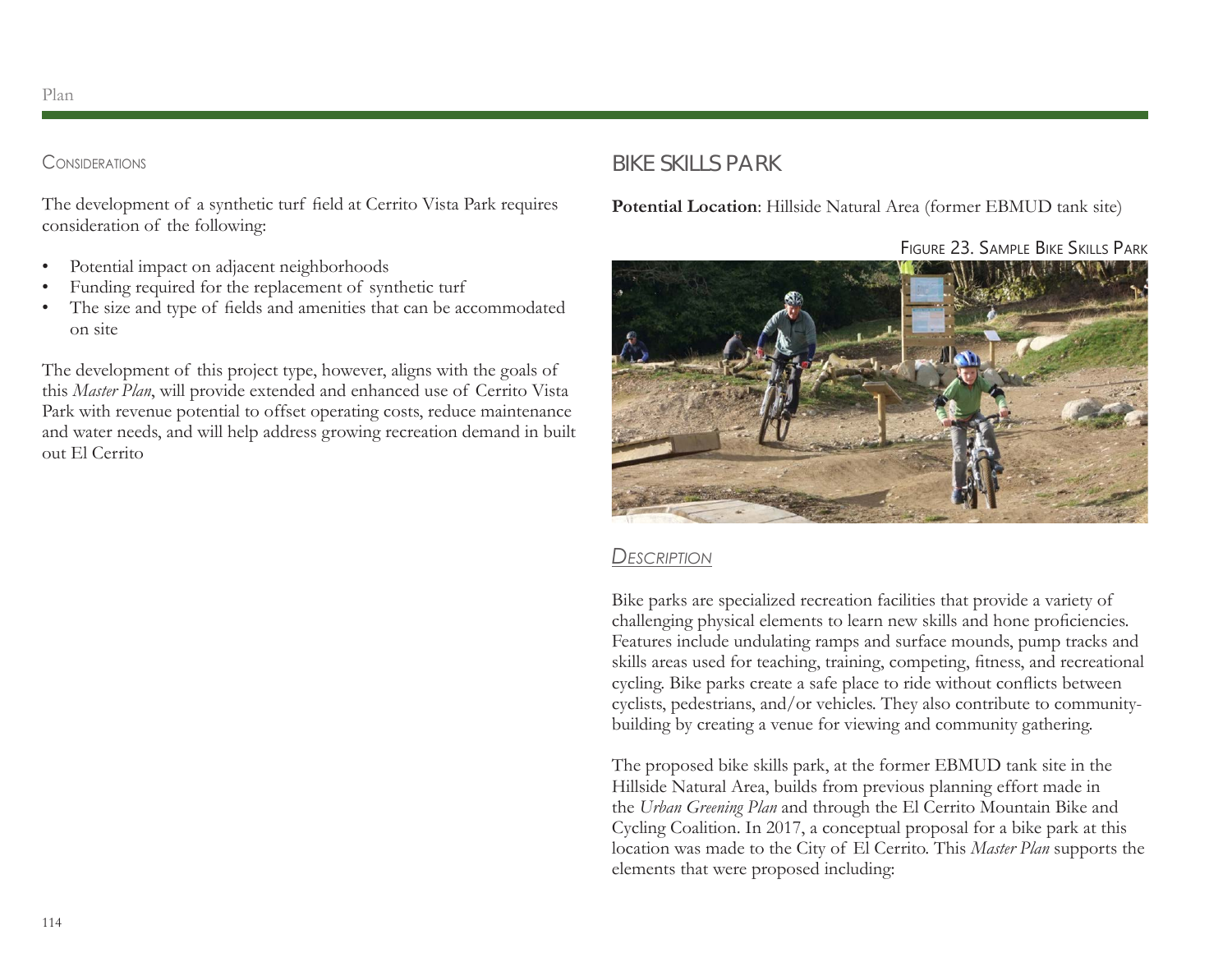- Bike skills areas
- Pump track
- Flow line
- Bike paths with obstacle elements

# *Development Objective*

The development objective to create a bike skills park at the Hillside Natural Area is to expand recreation opportunities in a built-out community and provide a unique and specialized facility for the cycling community. Nationally, the construction of bike parks has increased over the past two decades with the popularity and maturing of mountain biking being the impetus for this growth.

The City and the cycling community, which includes the El Cerrito Mountain Biking High School Club, El Cerrito Trail Trekkers, El Cerrito Mountain Bike and Cycling Coalition, and the Bicycle Trails Council of the East Bay, continue to work collaboratively to bring this project to fruition. The cycling community has been very involved in the conceptual planning of the park and will likely partner with the City and take the lead in securing funding for the project construction.

# *Cost Considerations*

The cost of operations and maintenance is impacted by a number of factors, including hours of operation. Bike parks are typically open from sunrise to sunset, contingent on weather. Cost considerations include maintenance of all signage, rebuilding dirt mounds, and safety inspections. First-cost considerations include adequate drainage from the site, and the use of durable materials and structures that will withstand high use and inclement weather, and will provide long service to the community.

# *Standard of Maintenance*

For sustained use and success of this project type it is recommended that the City develop maintenance standards and a plan to ensure the site's care regardless of the provider, i.e. the City or a partner organization. Maintenance requirements vary based upon materials used for construction and amenities. Typical maintenance includes:

- Litter and debris pick-up
- Removal of hazardous rocks
- Erosion maintenance and weed abatement
- Risk management and routine inspections
- Maintenance of signage
- Storm water management
- Park closure as needed during inclement weather
- Park tune-up after seasonal closure  $-40-80$  staff and/or volunteer hours

# *Operating Cost Model*

Bike parks are relatively new in public recreation and historic maintenance cost data is limited with a wide variation in costs. The International Mountain Bicycling Association (IMBA) recommends an annual maintenance allocation of approximately 5% to 10% of the park's construction cost. Previous study (*Urban Greening Plan* Pilot Projects) suggests that the construction cost may be \$100,000. Based upon these guidelines, the annual estimated maintenance cost for the proposed El Cerrito bike park would range from \$5,000 to \$8,000.

Local benchmarks include bike parks in the cities of Pleasanton and Richmond. Annual maintenance costs for Pleasanton's 2-acre BMX dirt bike park is \$7,200 annually. The City of Richmond and Dirt World are in the construction phase of a 2.1-acre bike park scheduled to open late summer 2018. This park will feature pump tracks, jumps and obstacles, and a mini-BMX track. Operating costs are expected to range between \$8,000-\$10,000. Marin County Parks maintains its Stafford Lake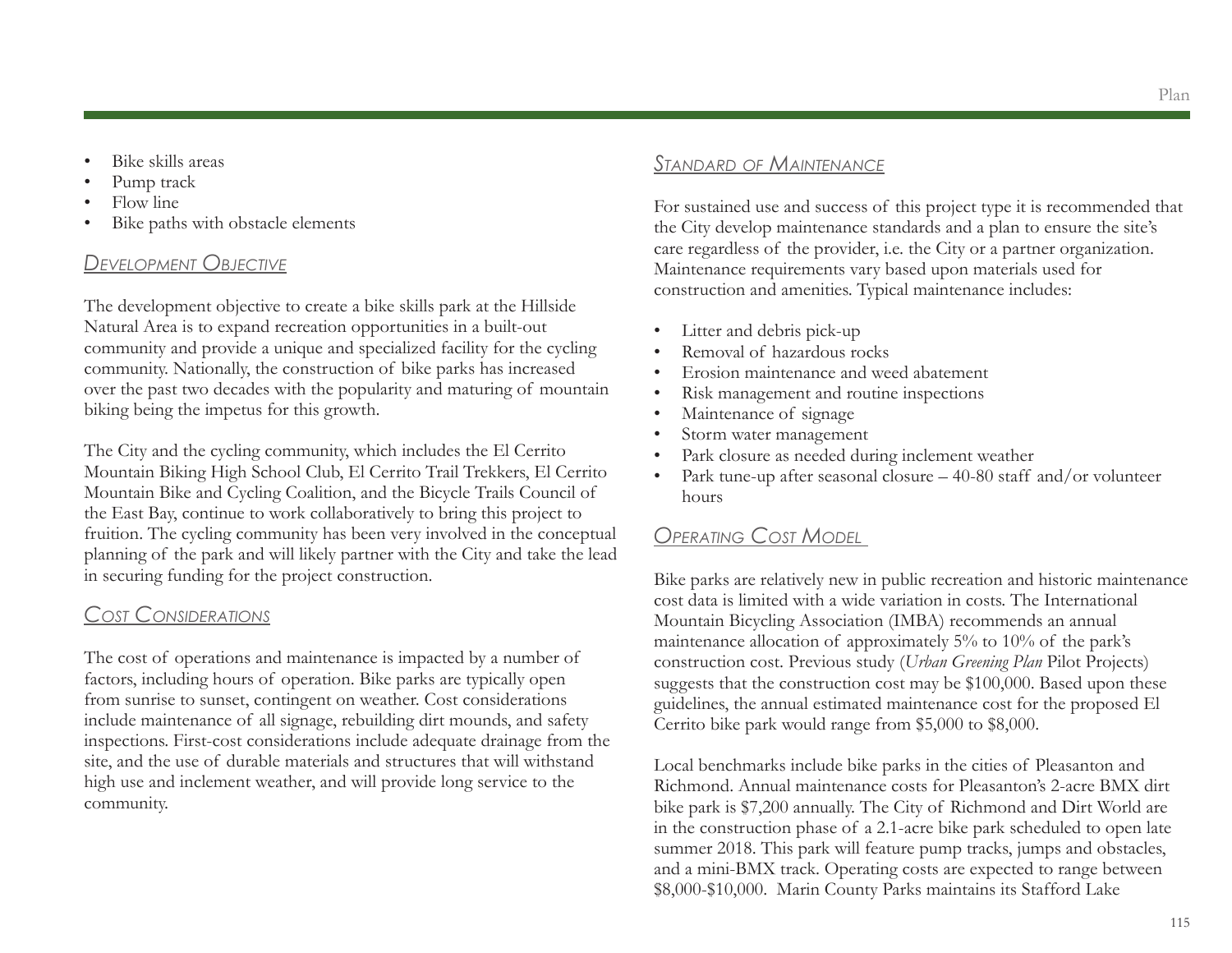Bike Park through a combination of county park maintenance staff and volunteers. The use of volunteers for organized workdays or the assignment of maintenance to the partnering organizations could contain or eliminate the City's costs.

# *Revenue Potential*

Access to a public bike park is generally provided without charge, similar to outdoor courts or a skate park. Programs teach bike safety and serve a need not provided by the private sector. Limited revenue can be generated from biking programs, classes, skill camps, private rentals, competitions, and exhibitions. Potential revenue generating programs include birthday parties and other private rentals, learn-to-ride classes, skill classes, and pump track introduction classes. Typically, the revenue for a city bike park is insufficient to fund the full cost of the program staffing, administration, supplies, maintenance, and marketing. Bike parks are often dependent on volunteers for services, fundraising and maintaining track amenities, producing events and programs.

Revenue potential for the proposed project could range from \$3,000 - \$5,000 annually. To develop an estimate of revenue potential, assumptions were developed for the type and number of programs that could be offered, and the demand for those programs. Hypothetical fees, consistent with the City's current fee guidelines, were developed and assumptions were made about the participation level for each of the activities offered.

#### Table 16. Bike Skill Revenue Potential

| Bike Skill Park Rentals for Parties or Private Events |         |  |
|-------------------------------------------------------|---------|--|
| 2-hour rental                                         | \$125   |  |
| Rentals per month                                     | 4       |  |
| Months Spring-Summer-Fall Season                      |         |  |
| Staff, \$15/hr.,56 hr                                 | \$840   |  |
| Subtotal                                              | \$2,660 |  |

| Bike Skills Half Day Camps                  |         |
|---------------------------------------------|---------|
| \$160 half day weekly camp x 6 participants | \$960   |
| 2 Camps per summer                          | \$1,920 |
| Instructor $60\%$                           | \$1,152 |
| Subtotal                                    | \$768   |
| Program Revenue Potential                   | \$3,400 |

# *Maintenance Reserve Funding*

The type of materials (soil, stone, concrete and wood) used to construct the features and the intensity of use will necessitate renewal or replacement over time. An annual set-aside to fund the renewal or replacement costs is recommended. The amount of funding can be based on the initial cost of construction. The estimated cost for the amenities is \$30,000. Assuming half the features are replaced every five years, the commitment to reserve funding is \$15,000 to \$18,000 at the end of that time period, or an estimated \$3,000 to \$3,600 annually. This is in addition to the annual maintenance cost resulting in a total cost of \$8,000 to \$12,000. Some portion of this funding may be generated through fundraising or special events hosted by special interest organizations.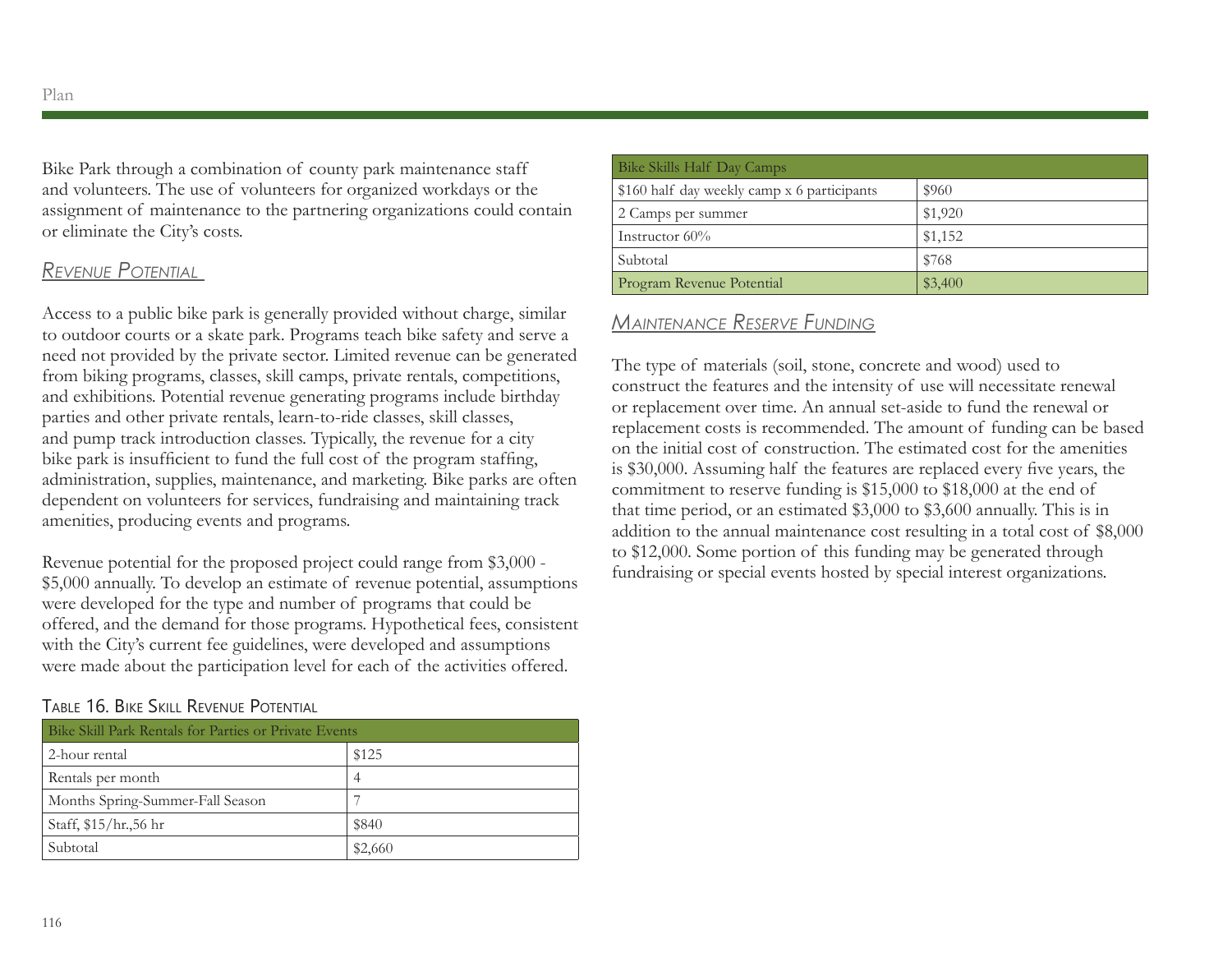### CLUBHOUSE AND RECREATION FACILITY ENHANCEMENTS FOR PROGRAM AND RECREATION EXPANSIONS

**Recommended Locations:** Arlington Park Clubhouse, Canyon Trail Park Clubhouse, Castro Park Clubhouse, Community Center, Dorothy Rosenberg Memorial Park, Harding Park Clubhouse, Madera Clubhouse





#### *Description*

The City maintains 15 recreation facilities. These include the El Cerrito Community Center, the City's Swim Center, 11 clubhouses, 1 park support facility, 1 residence at the Dorothy Rosenberg Memorial Park, and the Midtown Activity Center (not assessed in the *Master Plan*). The undeveloped property at Dorothy Rosenberg Memorial Park may also become a recreation facility programmed by the City. The clubhouses are primarily used for preschool/childcare, program offerings, and storage. The majority of the City of El Cerrito clubhouses were constructed during the 1950s and 1960s and designed to address the needs of the community at that time. The clubhouses range in square footage from 450sf to 2,500sf and have morphed into uses based on the current need.

The smaller buildings are utilized as storage spaces while the larger spaces accommodate preschool, childcare, rentals, arts, pottery, and enrichment programming.

The square footage and amenities within these clubhouses and recreation facilities dictates their use, as they are not flexible in design to accommodate a wide range of program areas. Additional limitations on facility use and programming are parking, ADA accessibility, and the economy of programming. Prior to the late 1980's, it was common for cities to develop smaller public facilities and locate them throughout the community, with the goal to make facilities easily accessible to all residents. In the late 1980's the consolidation of facilities into larger, facilities became the trend. Single, comprehensive community centers and recreation centers replaced neighborhood centers, and a citywide aquatics center replaced neighborhood pools. This change was driven in part due to costs and inefficiencies and the public's desire for a variety of activities at a single location. The cost to maintain, staff, and program one larger, more comprehensive facility rather than multiple small buildings is less through the economy of scale. Multiple small buildings cannot provide the breath of programs and activities as a larger destination facility can offer. With the existing inventory of small clubhouses, the City must weigh the efficacy of renovating these "niche" and special use facilities with the need for larger, facilities that serve unmet needs such as fitness, a gymnasium, and other activities.

The current physical conditions of these clubhouses deter the demand for rentals and limit programming opportunities. Selected clubhouses and recreation facilities present an opportunity to increase programming if the 2018 Inventory and Deficiencies Report recommendations are met. These include:

- Arlington Park Clubhouse
- Canyon Trail Park Clubhouse
- Castro Park Clubhouse
- Community Center
- Dorothy Rosenberg Memorial Park
- Harding Park Clubhouse
- Madera Clubhouse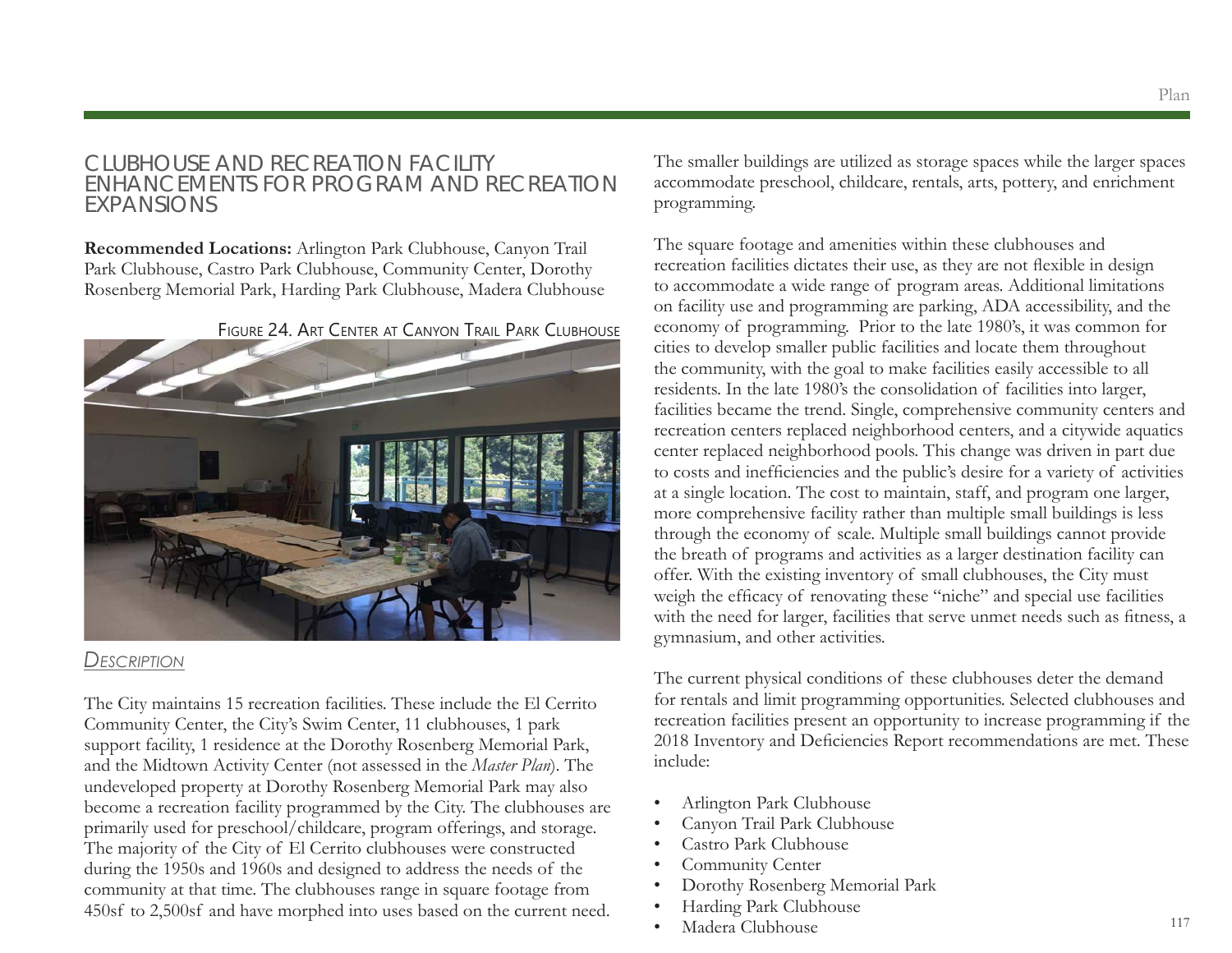Increases to the square footage of the clubhouses have not been assumed at this time.

# *Program Expansion*

The following shows the conservative estimates of potential revenue generation at recreation facilities selected to hold additional programming (assuming facility deficiencies have been addressed) if additional programming were to be created. The programs and fees are illustrative and assume the use of contract instructors as a hypothetical. There are many factors that can alter the revenue potential of these facilities (fees, schedule, instructors, etc.) so these estimates are conservative. Maintenance costs will slowly increase as the use and popularity of the refurbished facilities and new programming grow.

#### Arlington Park Clubhouse

Improved program opportunities, such as adult fitness during weekdays and increased rentals, due to facility updates at Arlington Park could increase the clubhouse's revenue generation. Below is the fiscal impact of additional programming and rentals.

#### Table 17. Arlington Park Clubhouse Program Revenue Potential

| Enrichment Classes: 3 sessions, 4 classes at \$45 |             |  |
|---------------------------------------------------|-------------|--|
| 8 regular                                         | \$4,320     |  |
| Instructor $60\%$                                 | $(\$2,600)$ |  |
| 3 times/year                                      | \$1,720     |  |
| Subtotal                                          | \$5,200     |  |
| Rentals: 2x, 12 months, 3 hrs                     |             |  |
| \$231 rental                                      | \$5,544     |  |
| Staff, \$15/hr, 72hrs                             | $(\$1,080)$ |  |
| Subtotal                                          | \$4,500     |  |
|                                                   |             |  |
| Program Revenue Potential                         | \$9,700     |  |

#### Canyon Trail Park Clubhouse

Improved programming and rentals, due to facility updates at Canyon Trail Park could increase the clubhouse's revenue generations. Below is the fiscal impact of additional programming and rentals.

#### Table 18. Canyon Trail Park Clubhouse Program Revenue Potential

| Enrichment Classes: 3 sessions, 4 classes at \$45 |             |  |
|---------------------------------------------------|-------------|--|
| 8 regular                                         | \$4,320     |  |
| Instructor $60\%$                                 | $(\$2,600)$ |  |
| 3 times/year                                      | \$1,720     |  |
| Subtotal                                          | \$5,200     |  |
| Rentals: 2x, 12 months, 3 hrs                     |             |  |
| \$231 rental                                      | \$5,544     |  |
| Staff, \$15/hr, 72 hrs                            | $(\$1,080)$ |  |
| Subtotal                                          | \$4,500     |  |
|                                                   |             |  |
| Program Revenue Potential                         | \$9,700     |  |

#### Castro Park Clubhouse

Castro Park Clubhouse's location next to the Fred D. Korematsu middle school makes the clubhouse a potential location for teen-focused programming. Additional teen and afterschool programming at Castro Park Clubhouse may generate the following fiscal impact.

#### Table 19. Castro Park Clubhouse Program Revenue Potential

| Teen Enrichment Classes: 3 sessions, 4 classes at \$45 |             |
|--------------------------------------------------------|-------------|
| 8 regular                                              | \$4,320     |
| Instructor $60\%$                                      | $(\$2,600)$ |
| 3 times/year                                           | \$1,720     |
| Subtotal                                               | \$5,200     |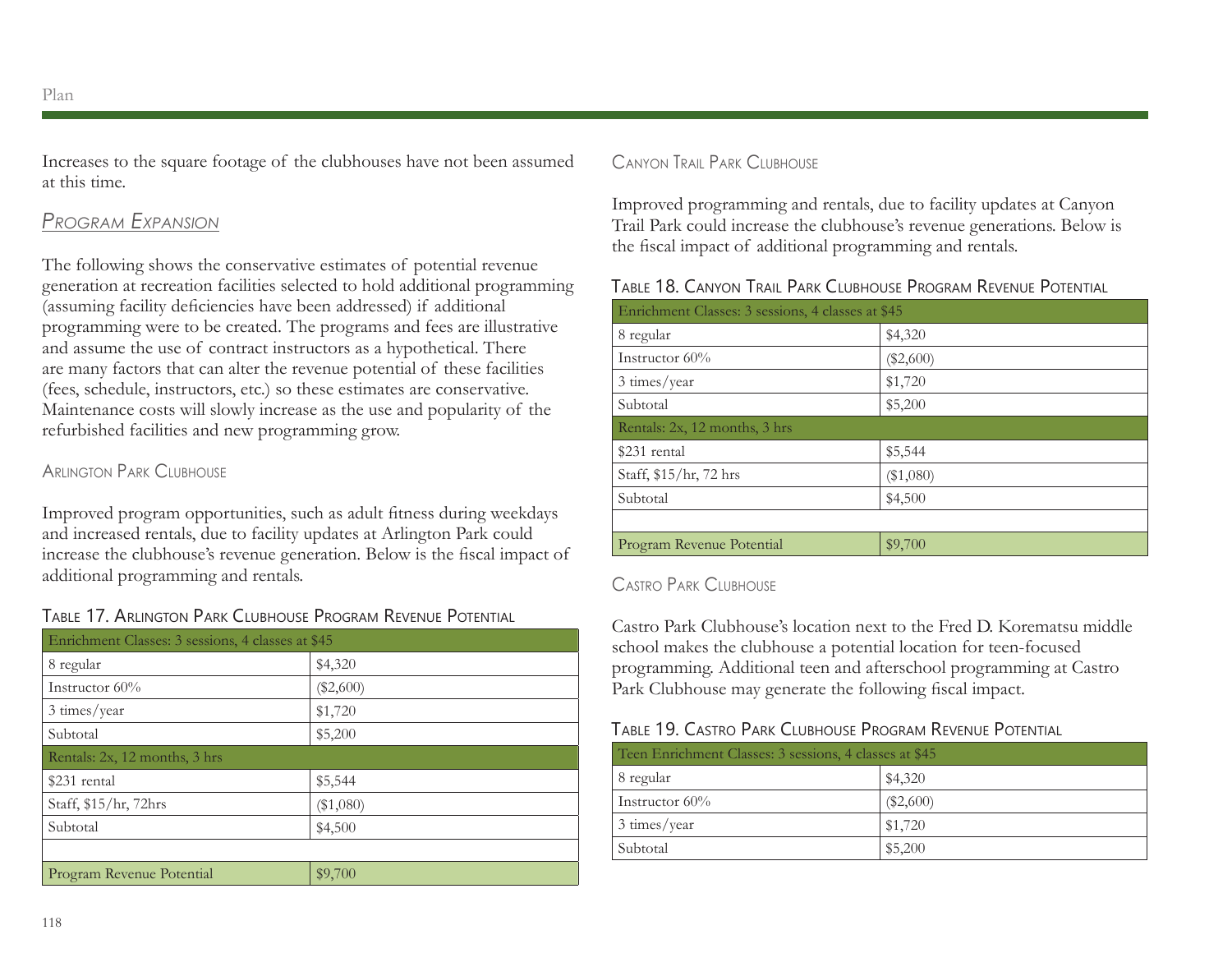| Teen Drop-In: 5 days, 34 weeks \$5 |             |  |
|------------------------------------|-------------|--|
| 12 regular                         | \$10,200    |  |
| Staff, \$15/hr, 510 hrs            | $(\$7,650)$ |  |
| Subtotal                           | \$2,550     |  |
|                                    |             |  |
| Program Revenue Potential          | \$7,750     |  |

#### Community Center

Renovations and additions must be considered to meet specific program requirements at El Cerrito's Community Center. In some program areas, for example adult fitness, the existing space does not provide the features necessary to maximize user experience or expand the range programs and activities that can be offered. Careful consideration must be given to the requirements of desired new programs

Additional program opportunities may be offered during the low-use times (mid-day) and should target the community's active, aging adults. Below is the potential fiscal impact of these additional programs.

### Table 20. Community Center Program Revenue Potential

| Enrichment Classes: 3 sessions, 8 classes at \$45 |             |  |
|---------------------------------------------------|-------------|--|
| 8 regular                                         | \$8,640     |  |
| Instructor $60\%$                                 | $(\$5,200)$ |  |
| 3 times/year                                      | \$3,440     |  |
| Subtotal                                          | \$10,300    |  |
|                                                   |             |  |
| Program Revenue Potential                         | \$10,300    |  |

Dorothy Rosenberg Memorial Park

The facility (house) at Dorothy Rosenberg Memorial Park is an existing, unplanned and undeveloped site with significant potential for El Cerrito's recreation network. Providing programming and rentals at this location may generate the following fiscal impact.

|                                                   | TIOULINDERUTTIUME ITRUURIMITIEVENUE ITUTEINTIAE |  |
|---------------------------------------------------|-------------------------------------------------|--|
| Enrichment Classes: 3 sessions, 4 classes at \$45 |                                                 |  |
| 8 regular                                         | \$4,320                                         |  |
| Instructor $60\%$                                 | $(\$2,600)$                                     |  |
| 3 times/year                                      | \$1,720                                         |  |
| Subtotal                                          | \$5,200                                         |  |
| Rentals: 2x, 30 weekends, 3 hrs                   |                                                 |  |
| \$255/hr                                          | \$45,900                                        |  |
| Staff, \$15/hr, 180 hrs                           | $(\$2,700)$                                     |  |
| Supplies, $$50, 60x$                              | $(\$3,000)$                                     |  |
| Subtotal                                          | \$40,200                                        |  |
|                                                   |                                                 |  |
| Program Revenue Potential                         | \$45,400                                        |  |

Table 21. Dorothy Rosenberg Home Program Revenue Potential

Harding Park Clubhouse

Providing additional programming during weekdays or in the evenings for adults at Harding Park Clubhouse could generate the following fiscal impact. The Recreation Department proposes to relocate the Teeter Tot program, currently offered at the Community Center, to Harding Park Clubhouse. This relocation would open the schedule at the Community Center to support more enrichment classes.

#### Table 22. Harding Park Clubhouse Program Revenue Potential

| Rentals: 2x, 12 months, 3 hrs |           |
|-------------------------------|-----------|
| \$231 rental                  | \$5,544   |
| Staff, \$15/hr, 72 hrs        | (\$1,080) |
| Subtotal                      | \$4,500   |
|                               |           |
| Program Revenue Potential     | \$4,500   |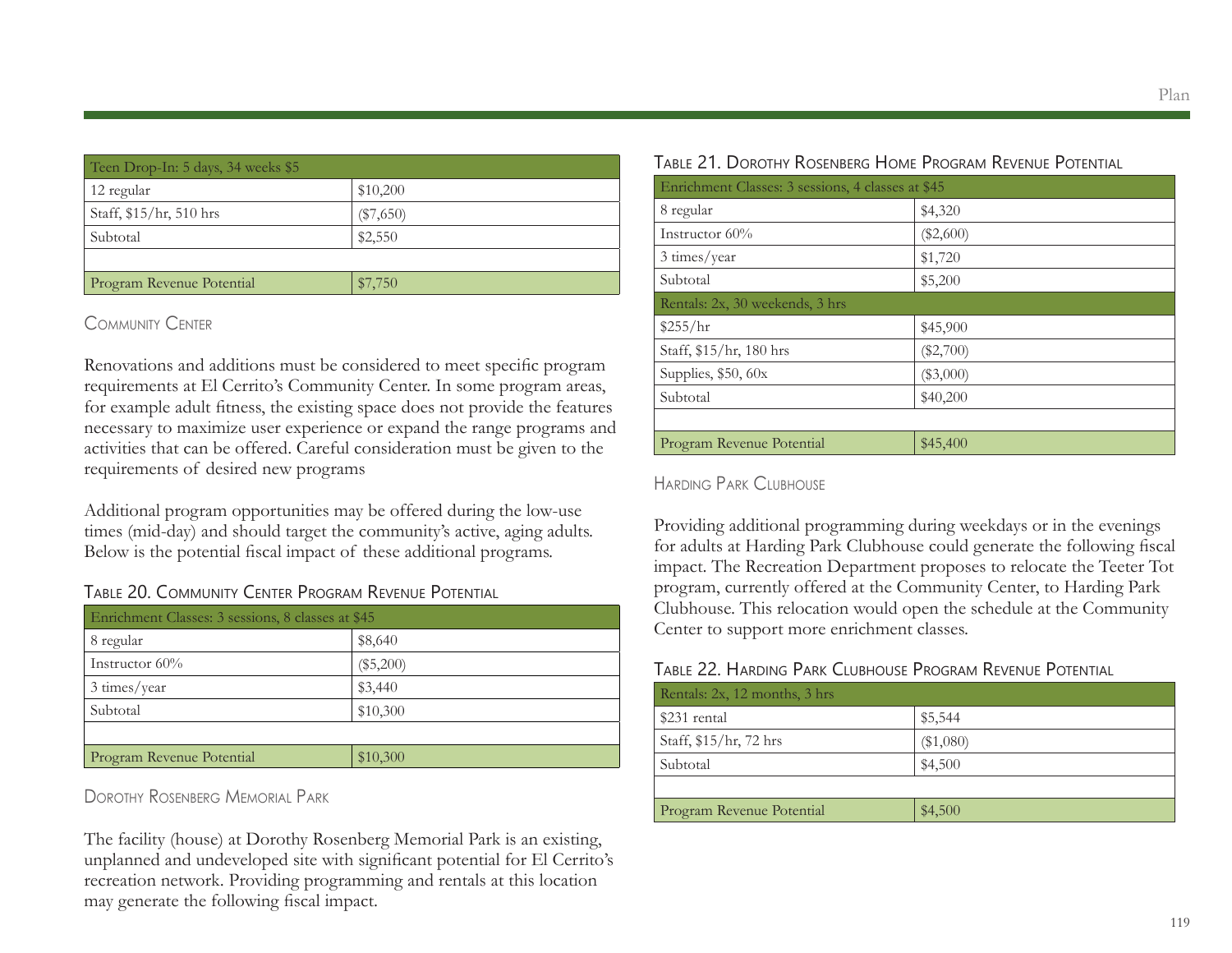#### Madera Clubhouse

Madera Clubhouse holds the City's largest childcare program. If updates were made to the facility, additional programming may generate the following fiscal impact.

#### Table 23. Madera Clubhouse Program Revenue Potential

| Birthday Party Rentals: 3 hrs, 3x, 13 wks         |             |  |
|---------------------------------------------------|-------------|--|
| \$225 package rate                                | \$8,775     |  |
| Staff, \$15hr, 117 hrs                            | (\$1,755)   |  |
| Subtotal                                          | \$7,020     |  |
| Parents Night Out                                 |             |  |
| \$35*10 reg*6FRI                                  | \$2,100     |  |
| 2Staff, \$12hr, 24 hrs                            | (\$576)     |  |
| Subtotal                                          | \$1,524     |  |
| Enrichment Classes: 3 sessions, 4 classes at \$45 |             |  |
| 8 regular                                         | \$4,320     |  |
| Instructor $60\%$                                 | $(\$2,600)$ |  |
| $3 \times /yr$                                    | \$1,720     |  |
| Subtotal                                          | \$5,200     |  |
|                                                   |             |  |
| Program Revenue Potential                         | \$13,700    |  |

# COMMUNITY GARDEN

**Location**: Centennial Park

# Figure 25. Volunteers at El Cerrito Community Garden



### *Description*

El Cerrito's community garden, formerly located at Fairmont Park has been planned for upgrades as part of a future phase of the Centennial Park project, located at the former Fairmont Park. Located along the Ohlone Greenway, the community garden will provide designated areas for in-ground and raised garden beds, an herb area, and orchard. The community garden will be fenced and irrigation with pathways for garden users.

Community gardens are a user-friendly amenity that encourage ownership and growing of food for personal consumption and contribution. Typical community gardens are member-based with members committing to volunteer in maintaining shared space for rental of a garden plot. Community gardens support place-making, community connections, and social opportunities. Community gardens also can serve as horticulture teaching centers with interpretive signage, planting information kiosks, and scheduled programs. Composting is an important feature of these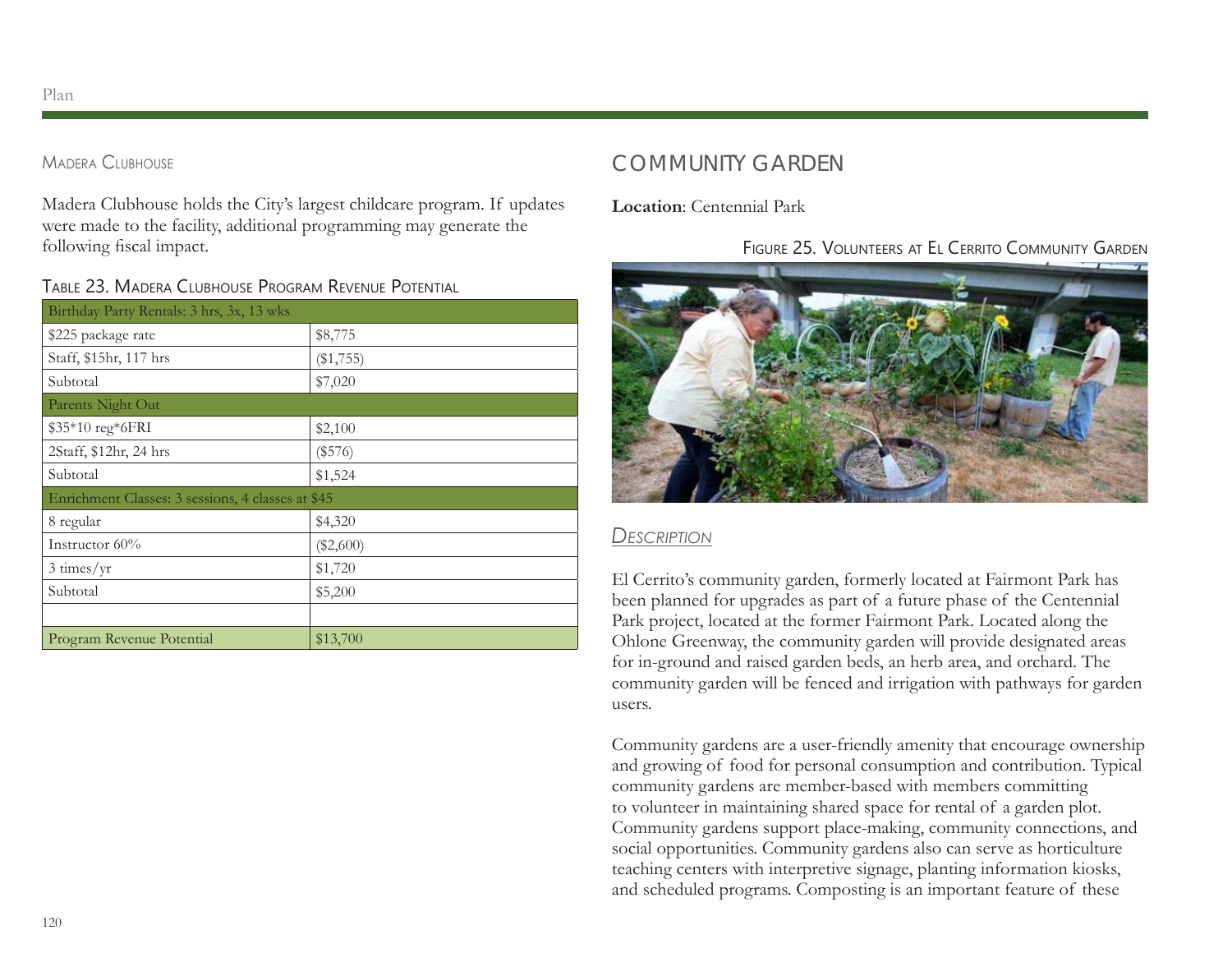gardens. Concept plans for the Centennial Park Community Garden include storage, potting shed, greenhouse, orchard area, and an outdoor classroom area.

### *Considerations*

Once the initial plans and layout is approved, volunteer organizations can assist in the development of these gardens. Materials should be weather tolerant such as redwood for planter boxes. To encourage participant use, portable or fixed restrooms, hand washing / produce-washing stations are highly desirable.

# *Standard of Maintenance*

Community gardens require relatively little maintenance, and the City of El Cerrito has experience working with the local garden club. The El Cerrito Community Garden Network is a City co-sponsored nonprofit organization supporting community garden efforts. The Network developed a pilot community garden project at the former Fairmont Park (now Centennial Park) during Earth Day 2013. The City looks forward to working with this organization to create the expanded garden site during the development phase. The organization, in future relationships with the City, may assist with the maintenance and upkeep of a permanent community garden where feasible.

# *Operating Cost Model*

Maintenance costs are minimal as users provide a majority of the daily upkeep. Dependent upon on member and volunteer group support, the annual maintenance cost estimate ranges from \$3,000 to \$6,000.

# GROUP PICNIC AREAS

**Locations**: Arlington Park, Canyon Trail Park, Castro Park, Central Park, Cerrito Vista Park, Harding Park, Poinsett Park, Tassajara Park.

Figure 26. Group Picnic at Arlington Park



#### *Description*

Eight of the City's parks are recommended for updated, expanded, or new group picnic areas. The parks include:

- Arlington Park
- Canyon Trail Park
- Castro Park
- Central Park (add new)
- Cerrito Vista Park
- Harding Park
- Poinsett Park
- Tassajara Park

# *Amenity Description*

Group picnic areas provide an ideal location for warm-weather gatherings. Cities provide group picnic areas to encourage utilization of parks, social interaction, family cohesiveness, and promotion of outdoor leisure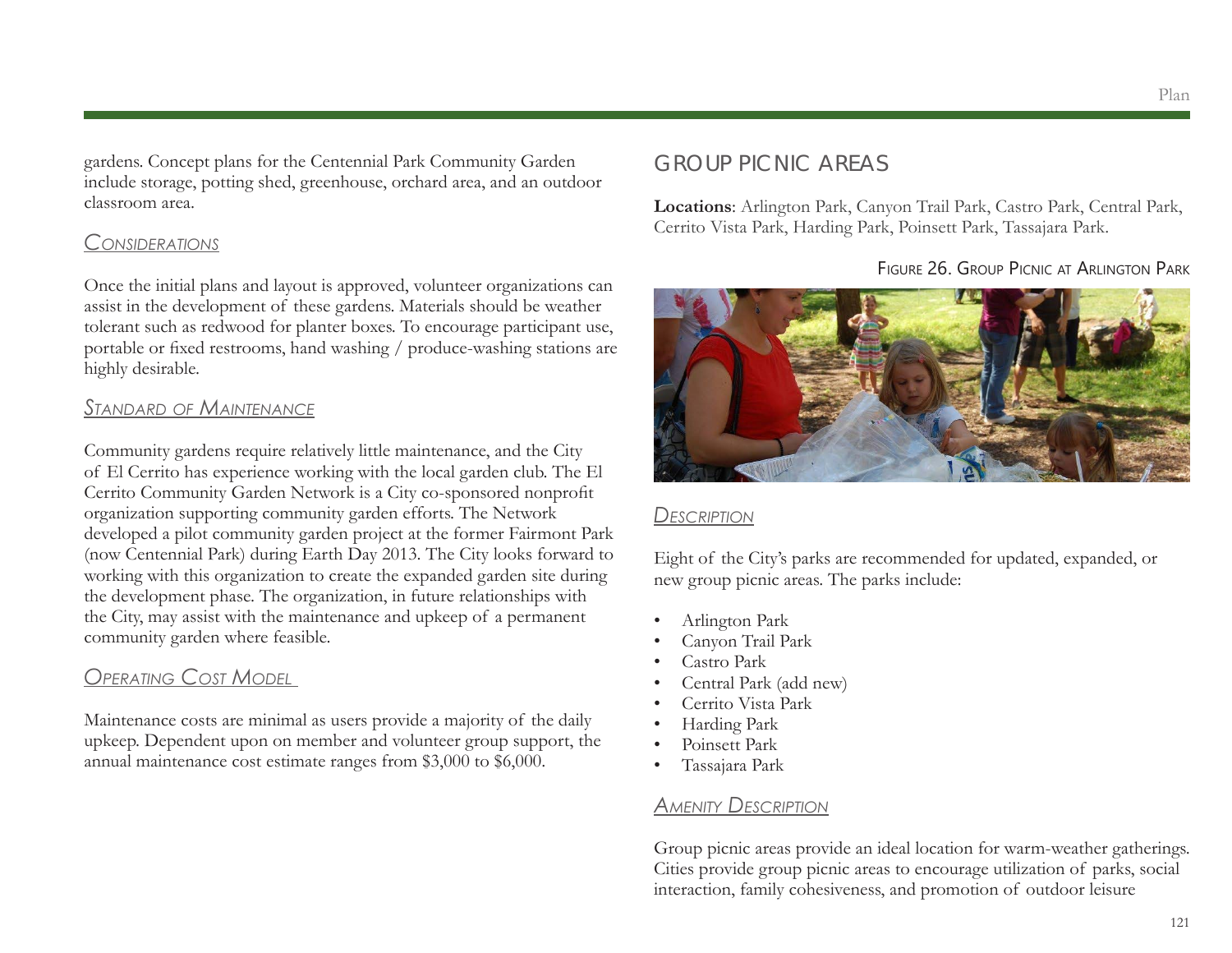activities. Group picnic areas are used to hold a variety of family and group gatherings including parties, reunions, team outings, company events, and informal social gatherings. The outdoor venue encourages users to explore, relax, and enjoy a day in the park.

Group picnic areas generally provide tables and benches with more desirable sites providing permanent stationed barbeques or grills. Group picnic areas can be shaded or sited under a permanent shelter. Additional amenities for these sites may include sinks for washing and cleaning, electricity, and signage. Convenient and accessible trash and recycle receptacles, and ash pits are important to facilitate cleanup.

# *Development Objectives*

Parks contribute to the quality of community life, provide economic benefit, and create a respite from daily life in a built-out and densely populated community through connection with the natural environment. Group picnic areas in a park setting provide space for events and for groups of people to engage in recreational activity and social interaction, all of which contributes to a sense of community. Parks contribute to the El Cerrito's economy as well-maintained parks attract homebuyers, new business and business relocations, and increase property value.

### *Standard of Maintenance*

Group picnic areas in the City's parks can be reserved and rented by the public. The Recreation Department processes reservation requests, issues use permits, collects fees, and coordinates with Public Works staff to provide site cleanup between user groups, grill maintenance, permit posting, and the enforcement of park reservations. Weekends and holidays are the prime time for group picnic site reservations. To adequately meet City standards, the picnic areas will require a weekend staff to prepare the reserved sites and then clear the sites when the reservation is complete.

# *Maintenance Costs*

Though the City maintains park and picnic areas weekly, the frequency of trash maintenance and pick up needs to be increased as the condition and cleanliness of picnic sites has an impact on rental demand and revenue generation. As previously stated, the majority of the El Cerrito's parks were constructed in the 1950's and 60's and the infrastructure, such as paving, irrigation and drainage systems, require replacement. This is true for park amenities where metal barbeques and wooden picnic tables need replacement with more durable and lower maintenance concrete grills, tables and benches. The existing conditions require continuous, laborintensive attention from the Department of Public Works, diverting human and financial resources to repair and remediation.

It is estimated that one full-time employee (FTE) is required to provide the increased trash cleanup and trash disposal at the desired level during the summer and fall, and 0.5 FTE during the winter and spring. Whether this requires additional FTE or with the implementation of park improvements, a reassignment of existing staff is possible. Since implementation of park improvements is likely to occur in phases and not simultaneously, the impact to the budget remains status quo.

# *Analysis of Potential Revenue*

In fiscal year 2016-17 the Recreation Department generated \$22,400 from Group Picnic rentals. Table 24 lists the current rental rates and the approved FY2018-19 rates that includes an average rate increase of 6.5%. Assuming the same level of rentals and based solely on the rate increase, 2018-19 rental revenue is estimated to be \$24,000.

The proposed addition of a group picnic area in Central Park might generate additional rentals. Additional revenue is estimated to be approximately \$3,300.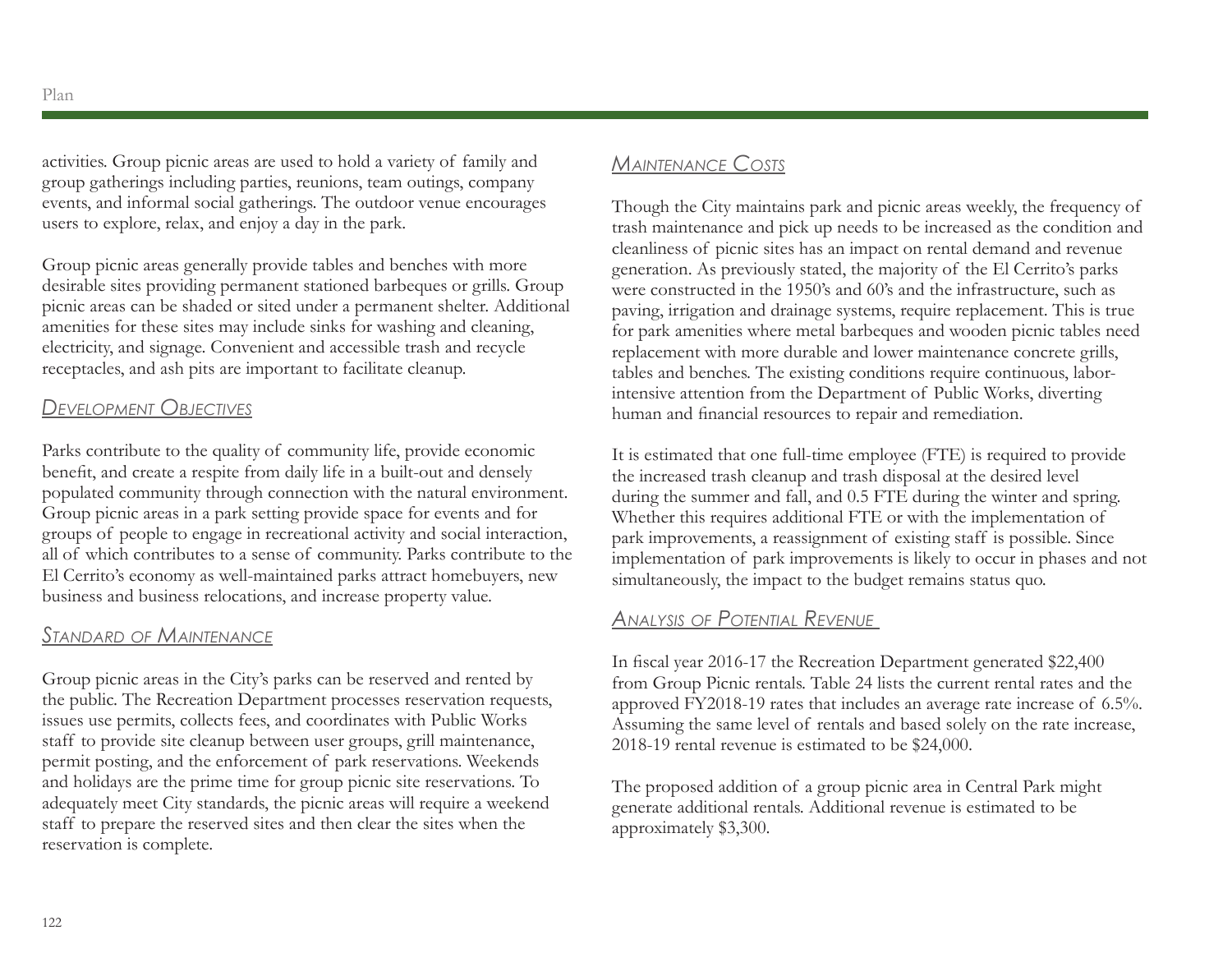#### Plan

#### Table 24. Group Picnic Daily Rate

| <b>Group Picnic Daily Rates</b>        | $Fv 2017-18$ |                  | Fy 2018-19 |                  |
|----------------------------------------|--------------|------------------|------------|------------------|
| Park                                   | Resident     | Non-<br>Resident | Resident   | Non-<br>Resident |
| Arlington, Cerrito Vista               | \$137        | \$171            | \$146      | \$182            |
| All Other Sites with BBQ               | \$73         | \$92             | \$78       | \$98             |
| All Other Picnic without<br><b>BBO</b> | \$62         | \$77             | \$66       | \$82             |

#### Table 25. Revenue Potential for New Group Picnic Site

| New Group Picnic Site - Proposed |         |
|----------------------------------|---------|
| Rental Days - 26 weeks x 2 days  | 52      |
| Percent of Days Rented (80%)     | 42      |
| Rental Rate                      | \$78    |
| Gross Revenue                    | \$3,276 |

With the addition of group picnic area in Central Park, the potential revenue is estimated at \$27,000. The Recreation Department is considering half-day rentals of the City's most popular parks, Arlington Park, Castro Park and Cerrito Vista Park, which potentially could increase revenue. However, rates for a half-day would need to be greater than 50% of a full day rental to recover the additional cost of staffing and maintenance. For example, providing half-day rentals at Arlington Park may generate an estimated \$6,700.

#### Table 26. Half Day Picnic Rental Rate

| Arlington Picnic Site               | \$146   |
|-------------------------------------|---------|
| Rental Days - 26 weeks x 2 days     | 52      |
| Percent of Days Rented (80%)        | 42      |
| Number of times rented per day      |         |
| Half-day Rental rate (10% increase) | \$80    |
| Gross revenue                       | \$6,700 |

\*Rental rate based on \$146 day rate (2018)

# MULTI-GENERATIONAL RECREATION FACILITY

#### **Location**: TBD

FIGURE 27. EL CERRITO CITY HALL



### *Description*

Three sites throughout El Cerrito have been identified as potential locations for a City-owned recreation facility – the Casa Cerrito parcel, the western portion of Cerrito Vista Park (next to tennis courts), and expanded facilities at the existing Community Center. A multigenerational recreation center could provide space that supports a variety of activities and serve residents of all ages. The space priorities for a multi-generational center in El Cerrito address the need for active recreation such as fitness, sports, and movement programs. The facility could also provide permanent facilities for El Cerrito's seniors and teens by providing a home for dedicated space and programming throughout the day for specific age groups - senior fitness during the morning and early afternoon, teen fitness afterschool, and adult fitness in the evenings. A multi-generational recreation center provides operating efficiencies that increase utilization and lower costs.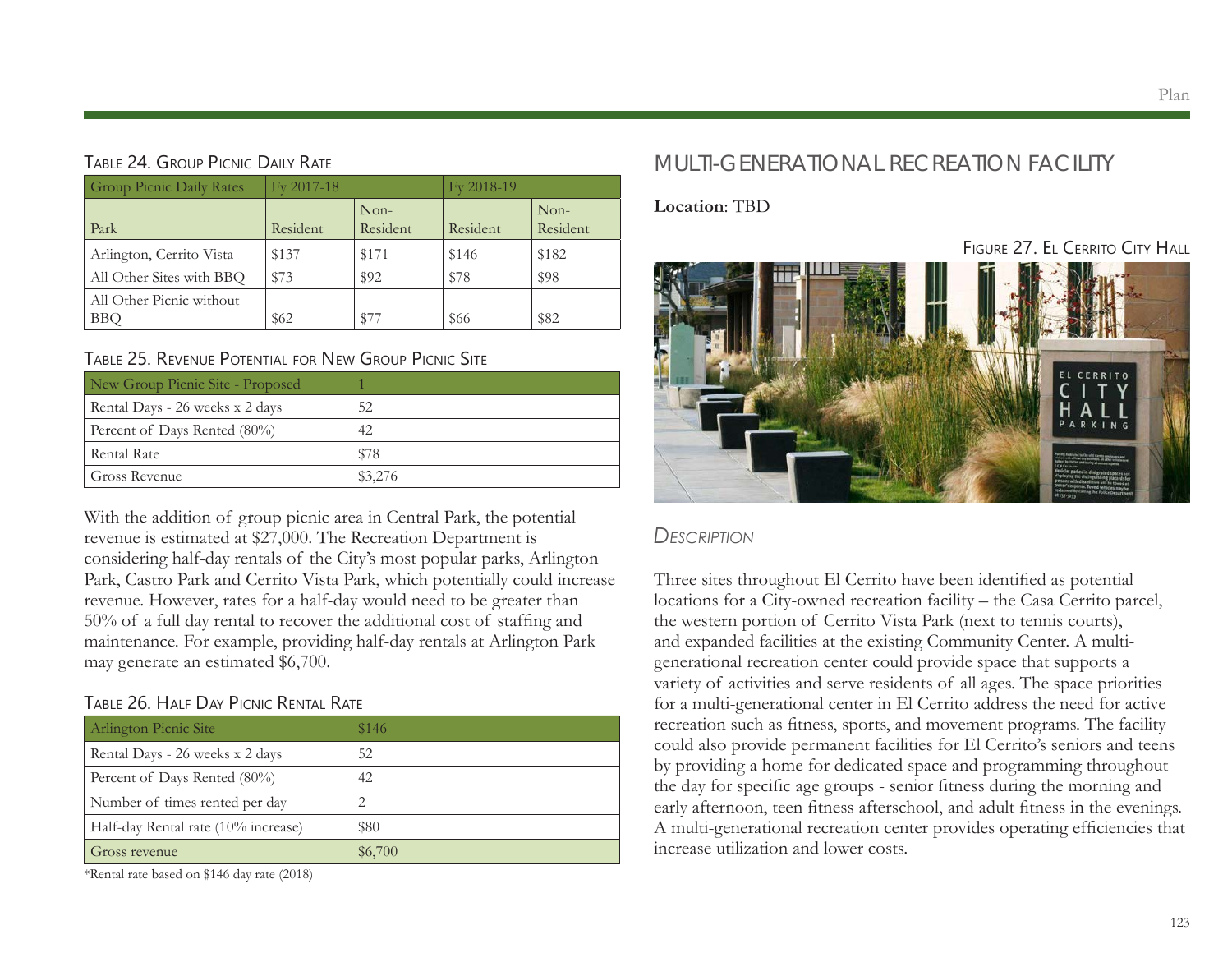An illustrative space program was developed for the City of El Cerrito that addresses deficiencies in the City's inventory of active recreation space. The actual space components included in the center will determine the size, project cost, operating costs, and revenue potential of the facility. The illustrative program provided lists the spaces and square footage for a hypothetical center of 43,000 square feet. This square footage does not include parking, landscaping, hardscape or other site requirements. See **Appendix G** for the illustrative space program.

### *Development Objective*

The development objective of this project type is to expand recreational opportunities and address the City's unmet needs in the following program areas - senior services, teen services, court sports (adult and youth), and fitness.

Currently, the City is considering development of a dedicated senior center. The multi-generational recreation center could replace the temporary senior center and expand youth and adult programming opportunities by the inclusion of a gymnasium. This option can serve the unmet community demand, find a permanent solution to program space for seniors and maximize limited resources.

# *Cost Considerations*

In the late 1980's the consolidation of facilities into larger, multi-purpose facilities became a national trend. Single, comprehensive community centers and recreation centers replaced neighborhood centers, and a citywide aquatics center replaced neighborhood pools. This change was driven in part due to costs and inefficiencies and the public's desire for a variety of activities at a single location. The cost to maintain, staff, and program a larger, more comprehensive facility rather than multiple small buildings can be significantly reduced.

Projections of the probable costs and revenue potential derived from the operation of a multi-generational center can be prepared when the actual space program is determined. However, some spaces and programs have the capacity to generate more income than expense (revenue generating), some generate revenue to offset the cost of the program (revenue neutral), and some programs and spaces must be subsidized (subsidized). In planning new facilities, communities must find a balance between spaces that generate revenue with those that are revenue neutral or require a subsidy, but may be important to provide, such as spaces for seniors and teens. Revenue generation must be balanced with serving community recreation needs - a gymnasium provides a wide variety of program opportunities from toddlers through older adults and a fitness room primarily serves adults. Table 27 shows an example of spaces and cost recovery potential.

#### Table 27. Space Cost Recovery Potential

| Space                         | <b>Cost Recovery</b> |
|-------------------------------|----------------------|
| Multi-Use Activity Room       | Revenue Neutral      |
| Child Watch / Tot Classroom   | Revenue Generating   |
| Fitness Room with Equipment   | Revenue Generating   |
| Group Exercise / Dance Studio | Revenue Generating   |
| Gymnasium                     | Revenue Generating   |
| Meeting Room / Classroom      | Subsidized           |
| Multi-Use Activity Room       | Revenue Neutral      |
| Teen Room / Game Room         | Subsidized           |

# *Maintenance Costs*

A financial analysis for community facilities is a projection of the probable operating costs for the facility and the revenue potential that can be generated from its operation. The type and size of the facilities, the programs and activities offered, the hours of operation, fees charged, and a variety of other factors will impact the operating costs and revenue. The illustrative space program includes building support (restrooms, janitorial closets, etc.), administration space, senior center space, activity space (fitness, wood floor studio), gymnasium, classrooms and teen space totaling approximately 43,000 square feet.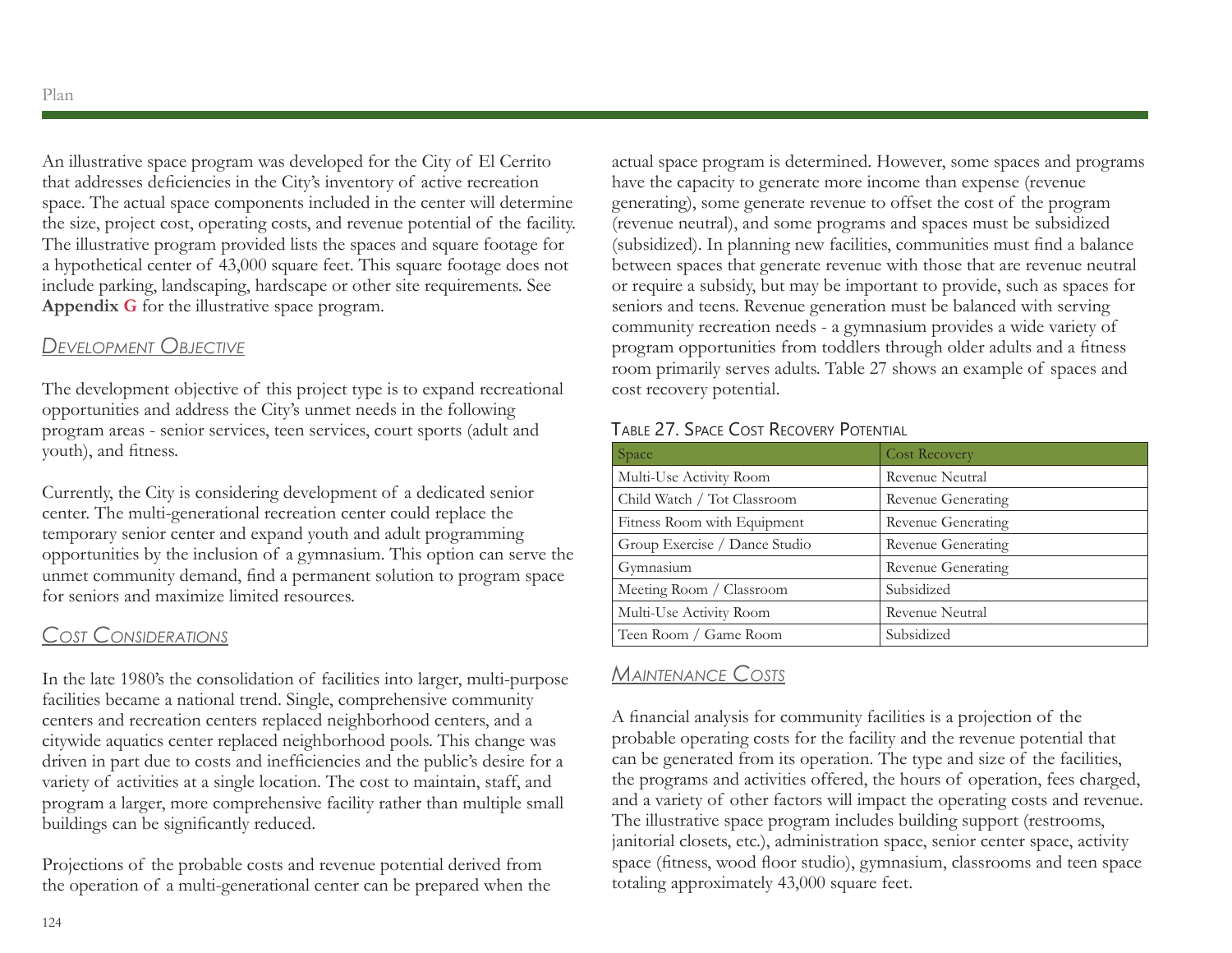For planning purposes, a recreation center of 43,000 square feet requires approximately 3 to 4 acres (including parking and other site improvements) and annual operating costs could range from \$0.2m to \$0.4m.

# *Cost Recovery Range for Multi-Generational Center*

Cost recovery for the operations of the facility will vary significantly based on the City's cost recovery objectives, fees charged, use policy, and scheduling priorities. This preliminary analysis assumes user fee are set at a rate that will provide revenue to partially offset operating costs. It is assumed that fees are consistent with those currently charged by the City of El Cerrito and other Bay Area recreation agencies. Cost recovery range is  $60\%$  to  $80\%$ .